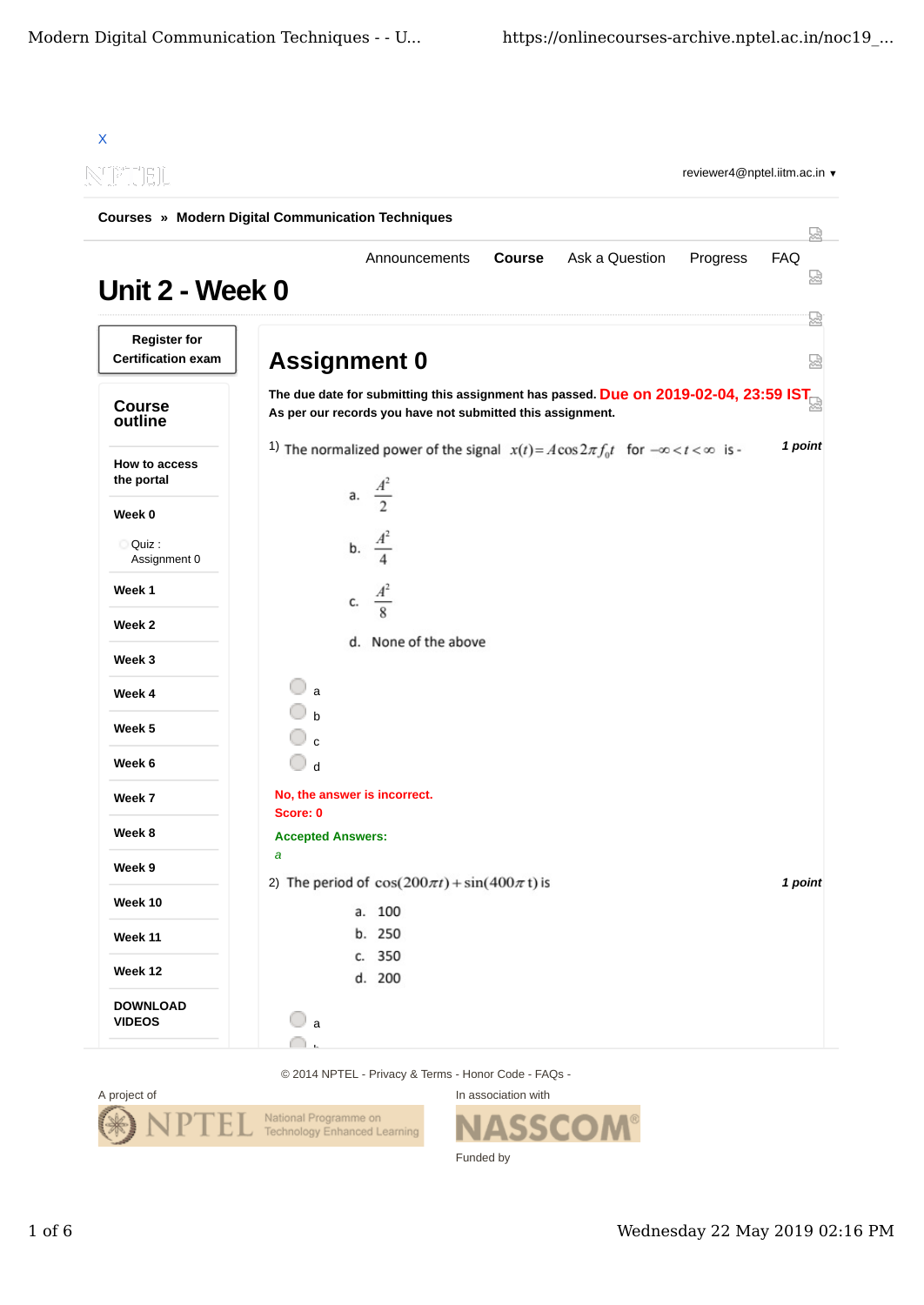| Government of India<br>Ministry of Human Resource Det | d<br>3)<br>1 point                                                                                                |   |
|-------------------------------------------------------|-------------------------------------------------------------------------------------------------------------------|---|
|                                                       | The intermediate frequency of a super heterodyne receiver is 500 kHz. What is the image<br>frequency at 1200 kHz? |   |
|                                                       | a. 600 kHz                                                                                                        |   |
|                                                       | b. 500 kHz<br>c. 2200 kHz                                                                                         | 덣 |
|                                                       | d. 800 kHz                                                                                                        |   |
|                                                       |                                                                                                                   | 品 |
|                                                       | $\mathbf{a}$                                                                                                      | 덣 |
|                                                       | $\Box$ b                                                                                                          |   |
|                                                       | $\mathbb O$ c                                                                                                     | 없 |
|                                                       | $\bigcirc$ d                                                                                                      | 얺 |
|                                                       | No, the answer is incorrect.<br>Score: 0                                                                          |   |
|                                                       | <b>Accepted Answers:</b>                                                                                          |   |
|                                                       | $\pmb{C}$                                                                                                         |   |
|                                                       | 1 point<br>4)<br>a.                                                                                               |   |
|                                                       | $\cup$ b.                                                                                                         |   |
|                                                       | $\mathbb O$ c.<br>$\bigcirc$ d.                                                                                   |   |
|                                                       | No, the answer is incorrect.                                                                                      |   |
|                                                       | Score: 0                                                                                                          |   |
|                                                       | <b>Accepted Answers:</b>                                                                                          |   |
|                                                       | a.<br>1 point                                                                                                     |   |
|                                                       | 5) The power spectral density of an AWGN is                                                                       |   |
|                                                       | a. A strictly increasing function of frequency                                                                    |   |
|                                                       | b. A constant function of frequency<br>c. A strictly decreasing function of frequency                             |   |
|                                                       | d. none of the above                                                                                              |   |
|                                                       |                                                                                                                   |   |
|                                                       | $\bigcirc$ a.                                                                                                     |   |
|                                                       | $\bigcirc$ b.<br>$\overline{\mathbb{O}}$ c.                                                                       |   |
|                                                       | $\bigcirc$ d.                                                                                                     |   |
|                                                       | No, the answer is incorrect.                                                                                      |   |
|                                                       | Score: 0                                                                                                          |   |
|                                                       | <b>Accepted Answers:</b><br>b.                                                                                    |   |
|                                                       | 1 point<br>6)                                                                                                     |   |
|                                                       |                                                                                                                   |   |
|                                                       |                                                                                                                   |   |
|                                                       |                                                                                                                   |   |
|                                                       |                                                                                                                   |   |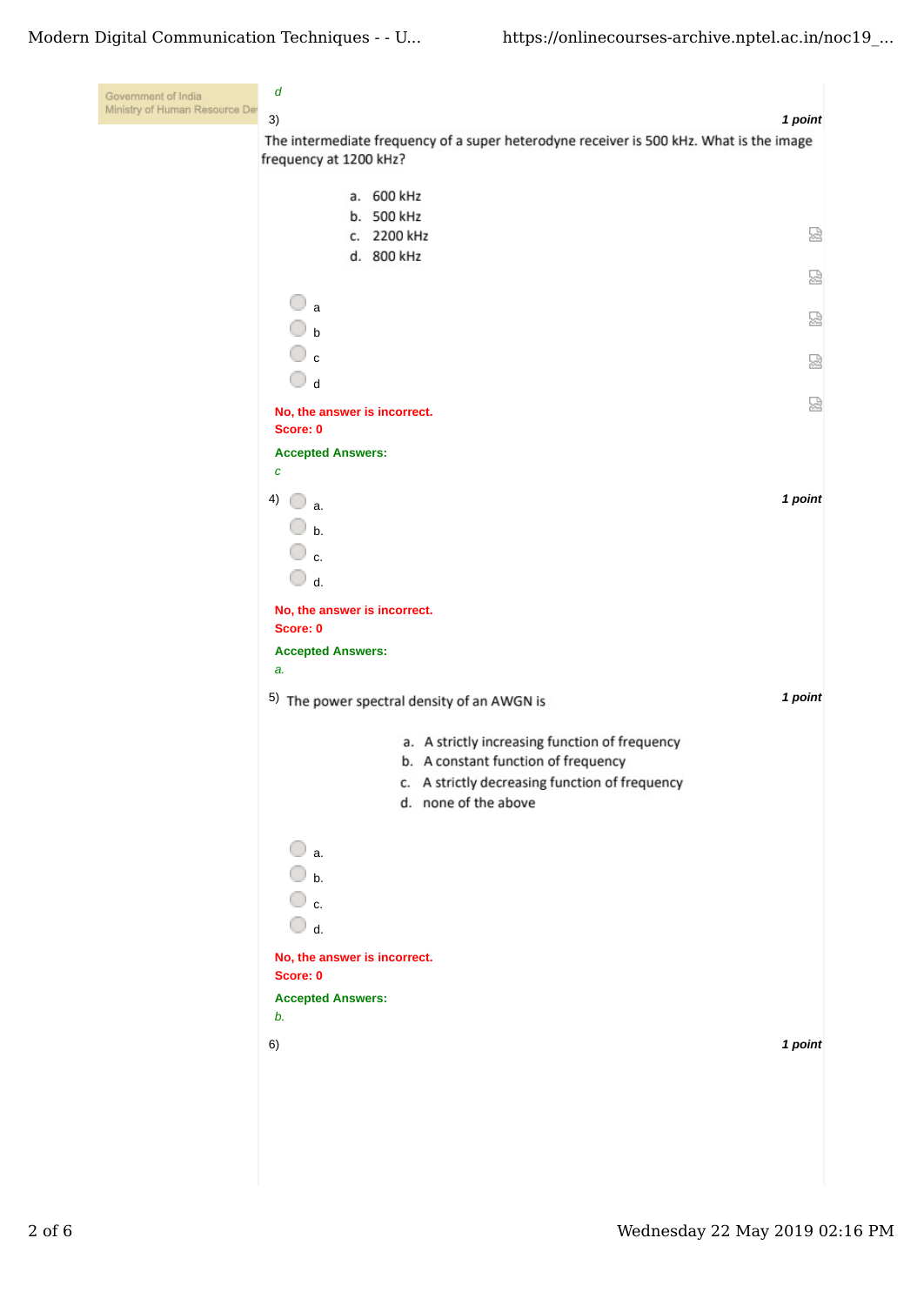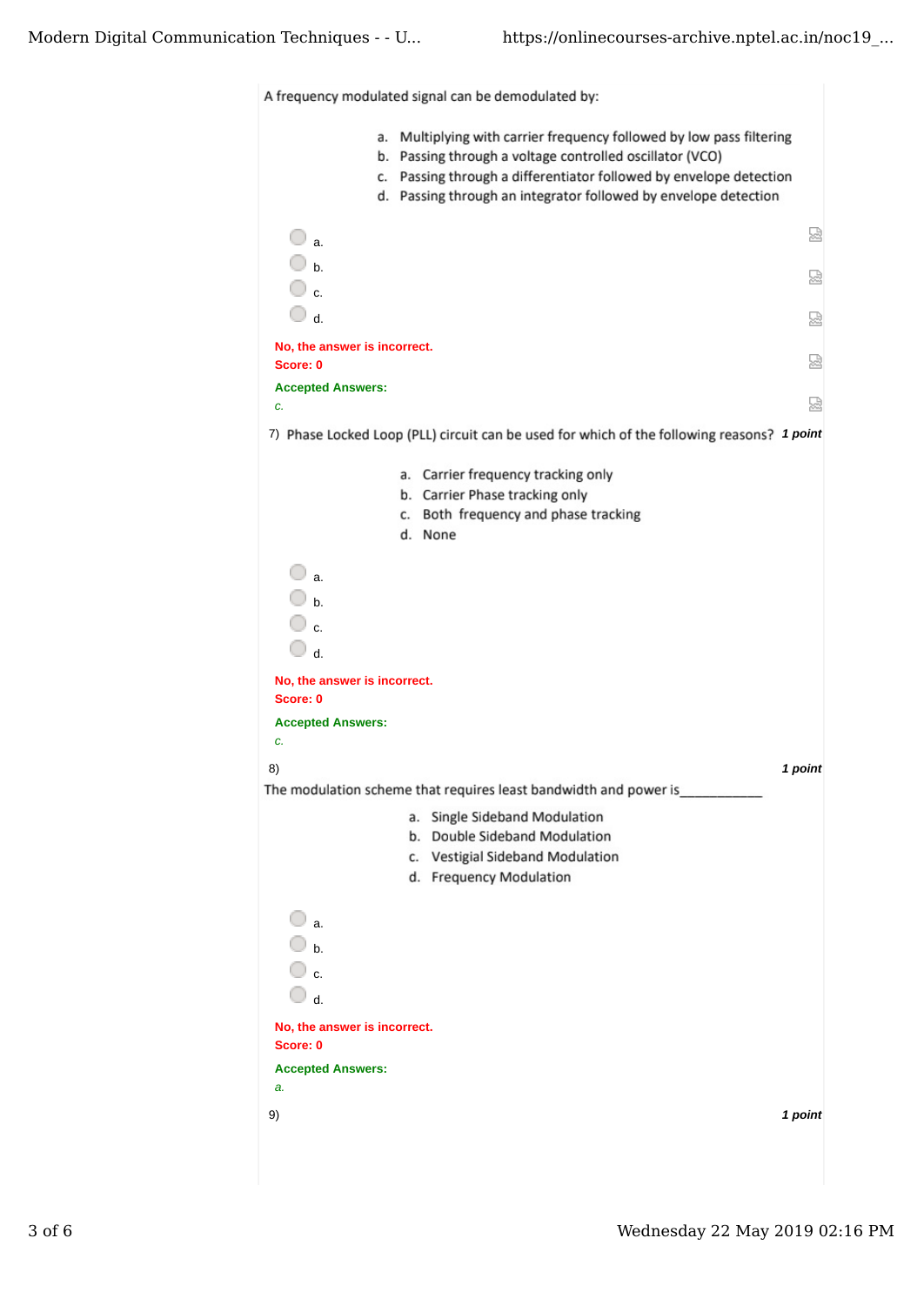Which of the following is an advantage of using envelope detection as a demodulation scheme

|                                                                                                                             | a. It requires less transmission power<br>It requires less transmission bandwidth<br>b.<br>c. It eliminates the necessity of carrier recovery<br>d. It helps in the carrier recovery |         |
|-----------------------------------------------------------------------------------------------------------------------------|--------------------------------------------------------------------------------------------------------------------------------------------------------------------------------------|---------|
| $\bigcirc$ a.                                                                                                               |                                                                                                                                                                                      | 쩑       |
| $\bigcirc$ b.<br>$\bigcirc$ c.                                                                                              |                                                                                                                                                                                      | 덣       |
| $\mathbb{O}$ d.                                                                                                             |                                                                                                                                                                                      | 썮       |
| Score: 0                                                                                                                    | No, the answer is incorrect.                                                                                                                                                         | 쩒       |
| <b>Accepted Answers:</b>                                                                                                    |                                                                                                                                                                                      | 疏       |
| c.                                                                                                                          | <sup>10</sup> The square-law modulator is used to generate the _______ signals?                                                                                                      | 1 point |
|                                                                                                                             | a. Amplitude Modulated                                                                                                                                                               |         |
|                                                                                                                             | b. Frequency Modulated                                                                                                                                                               |         |
|                                                                                                                             | c. All of the above                                                                                                                                                                  |         |
|                                                                                                                             | d. None of the above                                                                                                                                                                 |         |
| $\bigcirc$ a.<br>$\bigcirc$ b.<br>$\overline{\mathbb{O}}$ c.<br>$\bigcirc$ d.<br>Score: 0<br><b>Accepted Answers:</b><br>a. | No, the answer is incorrect.<br><sup>11</sup> One of the main disadvantages of FM over AM is<br>requires high output power<br>а.                                                     | 1 point |
| 0<br>a.<br>0<br>$\mathbf b$ .<br>○ c.<br>$\bigcirc$ d.<br>Score: 0<br><b>Accepted Answers:</b><br>c.                        | high modulating power is needed<br>b.<br>large bandwidth required<br>c.<br>d. high noise is produced<br>No, the answer is incorrect.                                                 |         |
| 12)                                                                                                                         |                                                                                                                                                                                      | 1 point |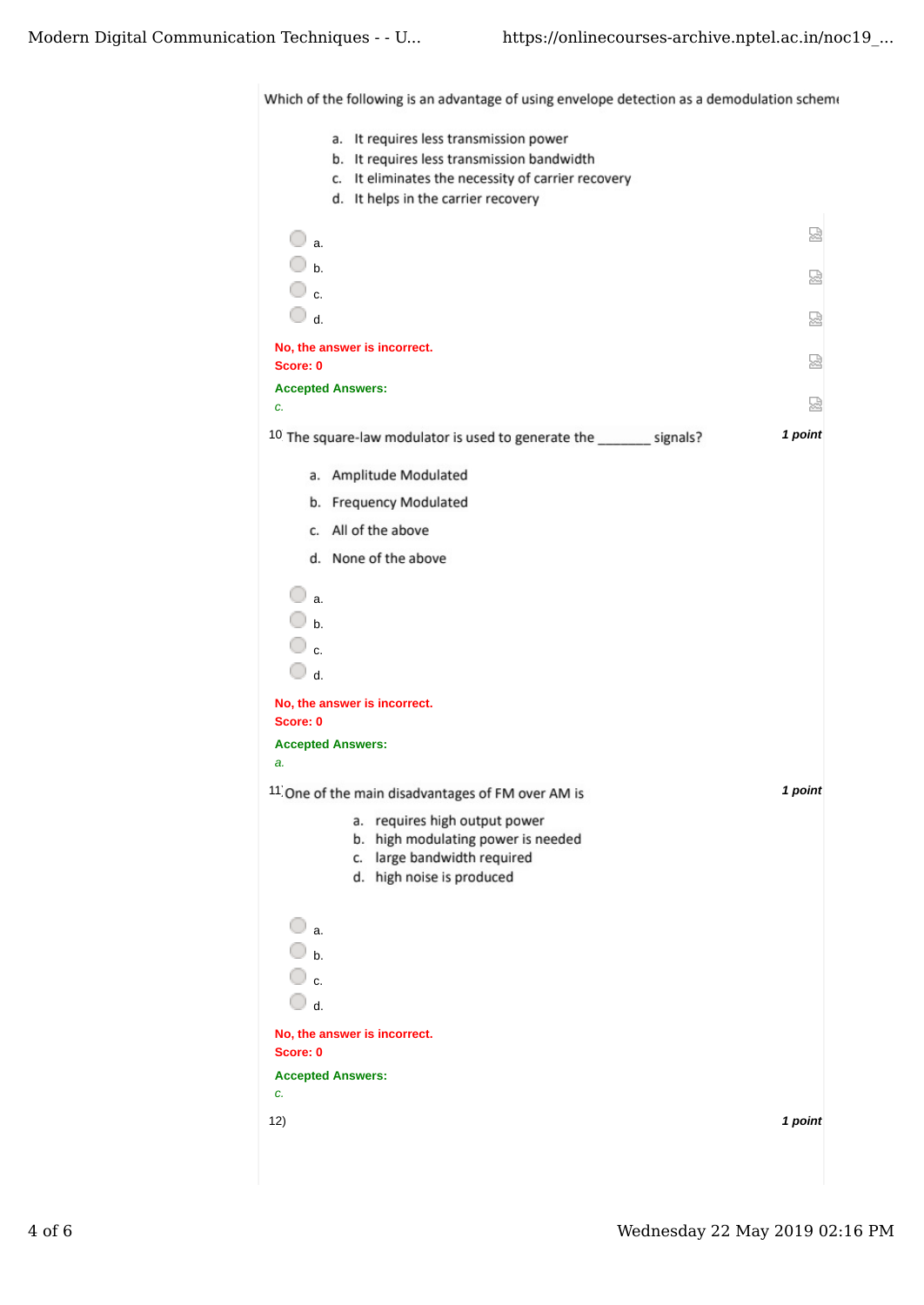

| a. Single Sideband Modulation                                                                                  |  |
|----------------------------------------------------------------------------------------------------------------|--|
| b. Double Sideband Modulation                                                                                  |  |
| c. Vestigial Sideband Modulation                                                                               |  |
| d. Frequency Modulation                                                                                        |  |
|                                                                                                                |  |
| $\bigcirc$ a.<br>덣                                                                                             |  |
| $\overline{\mathbb{O}}$ b.                                                                                     |  |
| ○ c.<br>덢                                                                                                      |  |
| $\bigcirc$ d.                                                                                                  |  |
| 딣                                                                                                              |  |
| No, the answer is incorrect.<br>Score: 0                                                                       |  |
| 圀                                                                                                              |  |
| <b>Accepted Answers:</b><br>c.                                                                                 |  |
| 덣                                                                                                              |  |
| 1 point<br>13)<br>In the Phase Modulation technique, the ______ of the carrier signal is varied according to t |  |
| modulating signal.                                                                                             |  |
|                                                                                                                |  |
| a. Frequency                                                                                                   |  |
|                                                                                                                |  |
| b. Amplitude                                                                                                   |  |
|                                                                                                                |  |
| c. Phase                                                                                                       |  |
|                                                                                                                |  |
| d. None of the above                                                                                           |  |
|                                                                                                                |  |
| $\Box$ a.                                                                                                      |  |
|                                                                                                                |  |
| $\bigcirc$ b.                                                                                                  |  |
| ○ c.                                                                                                           |  |
| $\Box$ d.                                                                                                      |  |
| No, the answer is incorrect.                                                                                   |  |
| Score: 0                                                                                                       |  |
| <b>Accepted Answers:</b>                                                                                       |  |
| c.                                                                                                             |  |
| 1 point<br>14 The autocorrelation function of an AWGN is described by:                                         |  |
|                                                                                                                |  |
| a. A triangle function                                                                                         |  |
| b. A delta function                                                                                            |  |
| c. A square function                                                                                           |  |
| d. None of the above                                                                                           |  |
| $\bigcirc$ a.                                                                                                  |  |
|                                                                                                                |  |
| $\bigcirc$ b.                                                                                                  |  |
| ○ c.                                                                                                           |  |
| $\overline{\mathbb{O}}$ d.                                                                                     |  |
| No, the answer is incorrect.                                                                                   |  |
| Score: 0                                                                                                       |  |
| <b>Accepted Answers:</b>                                                                                       |  |